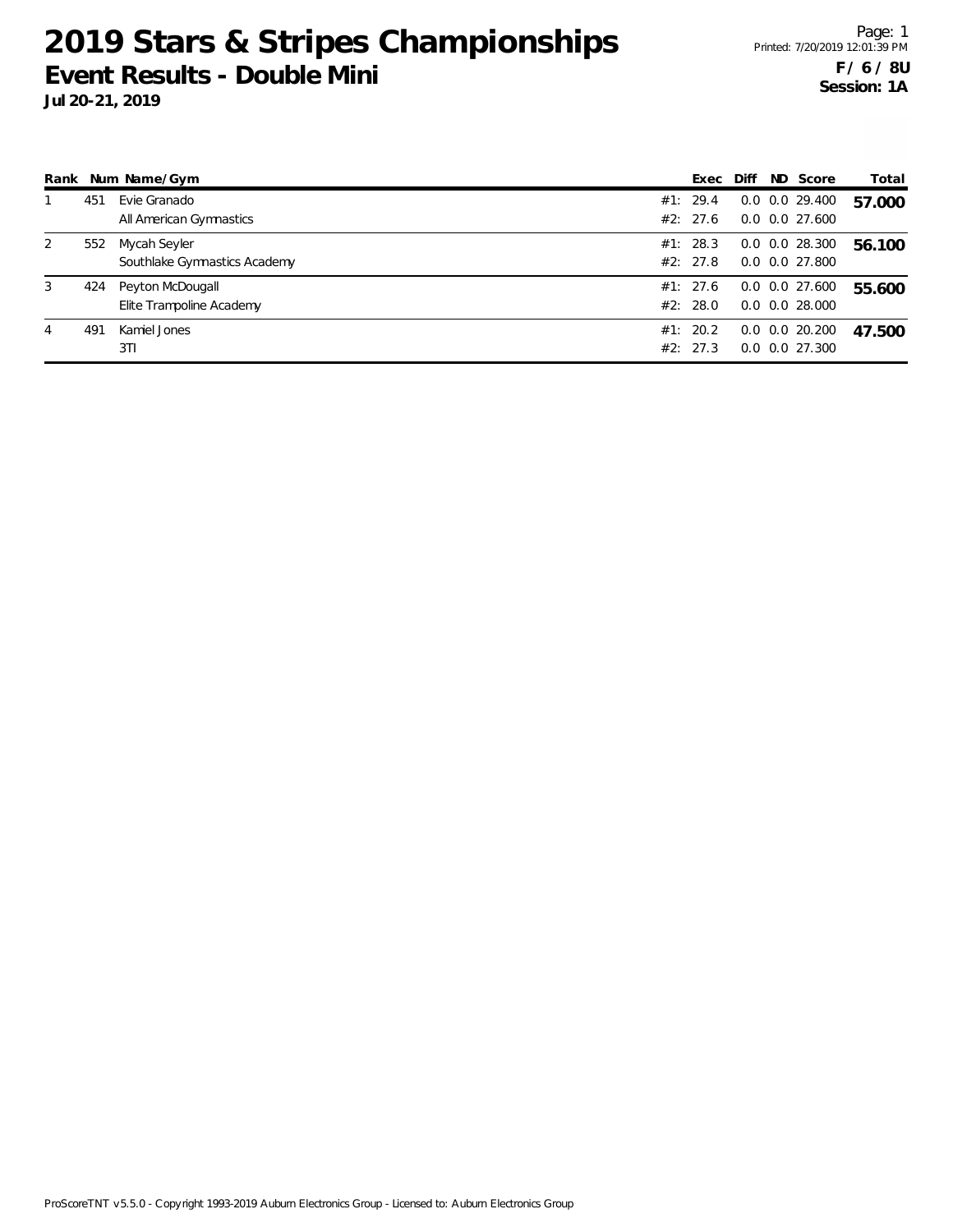**Jul 20-21, 2019**

|        |     | Rank Num Name/Gym                                           |     | Exec                 |     | Diff ND Score                                                             | Total  |
|--------|-----|-------------------------------------------------------------|-----|----------------------|-----|---------------------------------------------------------------------------|--------|
| 1      | 435 | Monica Altamirano<br><b>Gymnast Factory</b>                 | #2: | #1: 29.1<br>28.7     |     | $0.0$ _ 29.100<br>$0.0$ _ 28.700                                          | 57.800 |
| 2      | 493 | Shugg Baucham<br>Air Extreme                                |     | #1: 29.0<br>#2: 28.4 |     | $0.0$ $_{-}$ 29.000<br>$0.0$ _ 28.400                                     | 57.400 |
| 3      | 452 | <b>Bailey Hancock</b><br>All American Gymnastics            |     | #1: 28.8<br>#2: 28.5 |     | $0.0$ _ 28.800<br>$0.0$ _ 28.500                                          | 57.300 |
| 4      | 488 | Eva Sultanov<br>World Elite                                 |     | #1: 28.8<br>#2: 28.4 |     | $0.0$ _ 28.800<br>$0.0$ _ 28.400                                          | 57.200 |
| 5T     | 422 | Abigail Esposito<br>Elite Trampoline Academy                |     | #1: 28.5<br>#2: 28.6 |     | $0.0$ _ 28.500<br>$0.0$ _ 28.600                                          | 57.100 |
| 6Т     | 463 | Leah Partida<br>Tumble Tech                                 |     | #1: 28.6<br>#2: 28.5 |     | $0.0$ _ 28.600<br>$0.0$ _ 28.500                                          | 57.100 |
| 7T     | 419 | Kamden Wiskow<br>Top Flight Gymnastics Training Center      |     | #1: 28.7<br>#2: 28.4 |     | $0.0$ _ 28.700<br>$0.0$ _ 28.400                                          | 57.100 |
| 8Τ     | 421 | Zoe Castaneda<br>Millers Gymnastics Academy                 | #1: | 29.0<br>#2: 28.1     |     | $0.0$ $_{-}$ 29.000<br>$0.0$ _ 28.100                                     | 57.100 |
| 9Τ     | 462 | <b>Maddison Parsons</b><br><b>Texas Tumblers Gymnastics</b> |     | #1: 29.1<br>#2: 28.0 |     | $0.0$ $_{-}$ 29.100<br>$0.0$ _ 28.000                                     | 57.100 |
| 10T    | 510 | Daisy Stone<br>T <sub>3</sub>                               |     | #1: 28.5<br>#2: 28.5 |     | $0.0$ _ 28.500<br>$0.0$ _ 28.500                                          | 57.000 |
| $10*$  | 570 | Joshalynn Salveo<br>Elite Trampoline Academy                |     | #1: 28.6<br>#2: 28.4 |     | $0.0$ _ 28.600<br>$0.0$ _ 28.400                                          | 57.000 |
| $10^*$ | 523 | Aspyn Cain<br>Clovis Gymnastics Academy                     | #1: | 28.6<br>#2: 28.4     |     | $0.0$ _ 28.600<br>$0.0$ _ 28.400                                          | 57.000 |
| 13     | 443 | Makenna Dammeier<br>DeVeau's School of Gymnastics           |     | #1: 28.8<br>#2: 28.1 |     | $0.0$ _._ 28.800<br>$0.0$ _ 28.100                                        | 56.900 |
| 14T    | 455 | Channing Kim<br>Eagle Gymnastics Academy                    |     | #1: 28.1<br>#2: 28.6 |     | $0.0$ _ 28.100<br>$0.0$ _ 28.600                                          | 56.700 |
| $14*$  | 438 | Emma Brooks<br>Eagle's Wings Athletics-Prosper              | #1: | 28.5<br>#2: 28.2     |     | $0.0$ _ 28.500<br>$0.0$ _ 28.200                                          | 56.700 |
| $14*$  | 415 | Noa Underwood<br>Flip Factory Trampoline and Tumbling       |     | #1: 28.5<br>#2: 28.2 | 0.0 | $0.0$ _._ 28.500<br>28.200<br>$\mathcal{L}^{\mu}$ and $\mathcal{L}^{\mu}$ | 56.700 |
| 17     | 555 | Makayla Turgeon<br>Cartwheels                               |     | #1: 28.7<br>#2: 27.9 |     | 0.0 0.0 28.700<br>$0.0$ $-27.900$                                         | 56.600 |
| 18T    | 489 | Eva Zambo<br>Midwest Training                               |     | #1: 28.2<br>#2: 28.3 |     | $0.0$ _ 28.200<br>$0.0$ _ 28.300                                          | 56.500 |
| 19T    | 410 | Mikayla Richardson<br>Flip Factory Trampoline and Tumbling  |     | #1: 28.4<br>#2: 28.1 |     | $0.0$ _ 28.400<br>$0.0$ _._ 28.100                                        | 56.500 |
| 20*    | 502 | Keira Porzel<br>Silver Stars Gymnastics                     | #1: | 28.5<br>#2: 27.9     |     | $0.0$ _ 28.500<br>$0.0$ $_{-}$ 27.900                                     | 56.400 |
| $20*$  | 471 | <b>Brighton Savage</b><br>Legacy Elite Athletics            |     | #1: 28.5<br>#2: 27.9 |     | $0.0$ _ 28.500<br>$0.0$ _ 27.900                                          | 56.400 |
| 22     | 413 | Mallory Sizemore<br>Infinite Bounds                         |     | #1: 28.2<br>#2: 28.0 |     | $0.0$ _ 28.200<br>$0.0$ _ $-28.000$                                       | 56.200 |
| 23     | 495 | Landree Buske<br><b>TexStar Athletics</b>                   |     | #1: 28.9<br>#2: 28.1 |     | $0.0$ _ 28.900<br>$0.0 -0.9 27.200$                                       | 56.100 |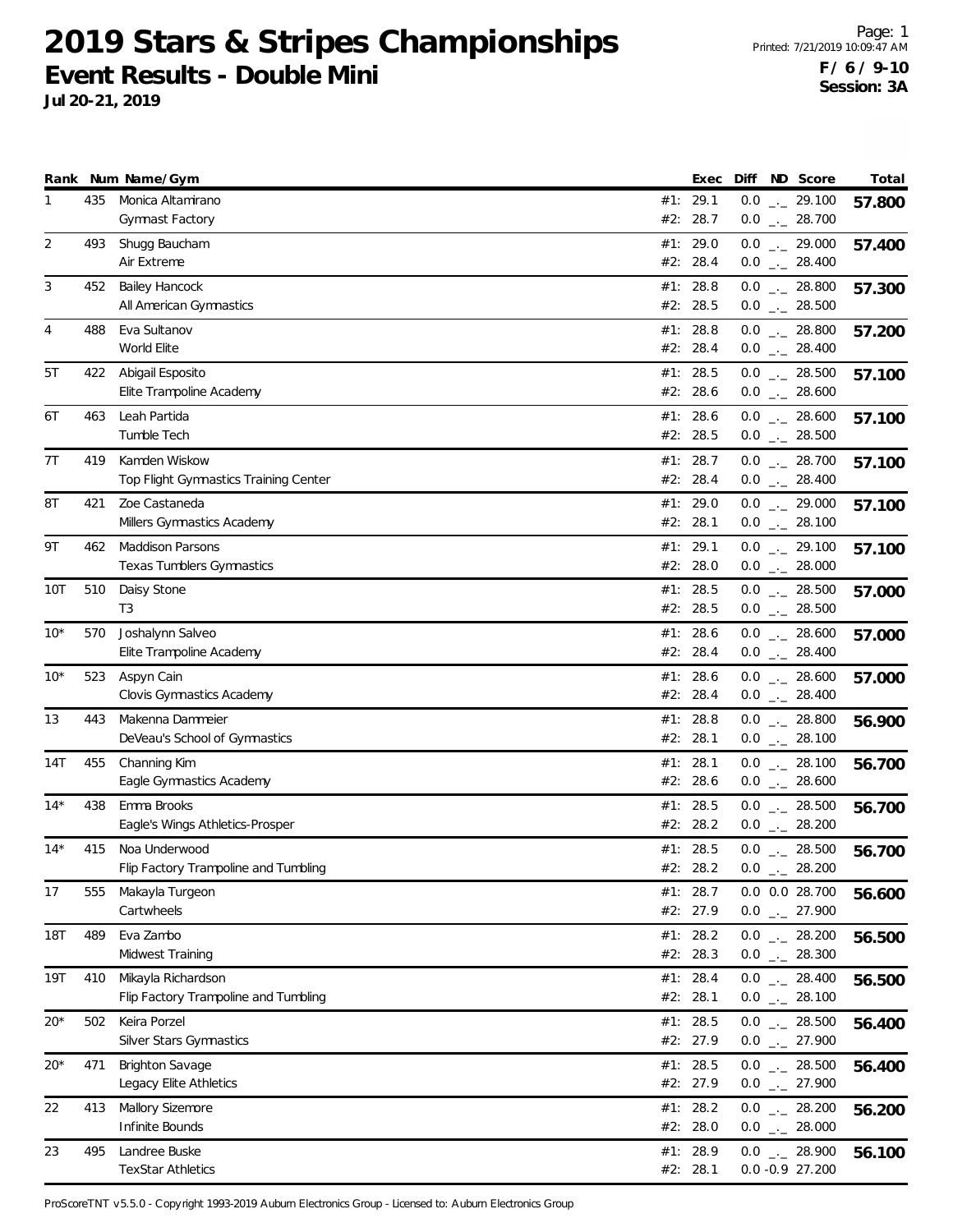|       |     | Rank Num Name/Gym               |     | Exec       | Diff ND Score       | Total  |
|-------|-----|---------------------------------|-----|------------|---------------------|--------|
| 24T   | 474 | <b>Bentley Sparks</b>           |     | #1: 28.3   | $0.0$ _ 28.300      | 56.000 |
|       |     | Air Extreme                     |     | #2: 27.7   | $0.0$ _ 27.700      |        |
| 25T   | 379 | Brianna Gisler                  | #1: | 28.5       | $0.0$ _ 28.500      | 56.000 |
|       |     | Dreams Gymnastics Center        |     | #2: 27.5   | $0.0$ _ 27.500      |        |
| $25*$ | 453 | Lainey Jacobs                   |     | #1: 28.8   | $0.0$ _._ 28.800    | 56.000 |
|       |     | Top Star Training Center        |     | #2: 27.2   | $0.0$ _ 27.200      |        |
| $25*$ | 387 | Kaleigh Builta                  |     | #1: 28.8   | $0.0$ _ 28.800      | 56.000 |
|       |     | Millers Gymnastics Academy      |     | #2: 27.2   | $0.0$ _ 27.200      |        |
| 28    | 571 | Michelle Scrimgeour             |     | #1: 28.2   | $0.0$ _ 28.200      | 55.800 |
|       |     | Dynamite Gymnastics             |     | #2: 27.6   | $0.0$ _ 27.600      |        |
| 29    | 485 | Caitlynn Halata                 |     | #1: 28.1   | $0.0$ _ 28.100      | 55.700 |
|       |     | K and L Tumbletown              |     | #2: 27.6   | $0.0$ _ 27.600      |        |
| 30    | 534 | Sachita Gupta                   |     | #1: $27.8$ | $0.0$ _ 27.800      | 55.600 |
|       |     | Garden State Trampoline Academy |     | #2: 27.8   | $0.0$ _._ 27.800    |        |
| 31T   | 530 | Natalie Dragomirova             |     | #1: 28.4   | $0.0 - 0.9 27.500$  | 55.500 |
|       |     | Technique Gymnastics            |     | #2: 28.0   | $0.0$ _ 28.000      |        |
| 32T   | 557 | Kayla Williams                  | #1: | 28.0       | $0.0$ _ 28.000      | 55.500 |
|       |     | Garden State Trampoline Academy |     | #2: 27.5   | $0.0$ _ 27.500      |        |
| 33T   | 401 | Jessica Jordan                  |     | #1: 28.1   | $0.0$ _ 28.100      | 55.500 |
|       |     | Wasatch T&T                     |     | #2: 27.4   | $0.0$ _ 27.400      |        |
| 34T   | 442 | Addison Cromer                  |     | #1: 28.3   | $0.0$ $_{-}$ 28.300 | 55.500 |
|       |     | StarMakers Dance Co.            |     | #2: 27.2   | $0.0$ _ 27.200      |        |
| 35    | 412 | Emma Roddy                      |     | #1: 28.2   | $0.0 -0.9 27.300$   | 55.300 |
|       |     | Tumble Tech                     |     | #2: 28.0   | $0.0$ _ 28.000      |        |
| 36    | 507 | Aubrie Aich                     |     | #1: 27.6   | $0.0$ _ 27.600      | 55.200 |
|       |     | Sonshine Academy Inc.           |     | #2: 27.6   | $0.0$ _ 27.600      |        |
| 37    | 581 | Addie Vieth                     |     | #1: $27.6$ | $0.0 -0.9 26.700$   | 54.200 |
|       |     | Mercury Gymnastics              |     | #2: 27.5   | $0.0$ _ 27.500      |        |
| 38    | 542 | Natalie Lill                    |     | #1: 27.8   | $0.0$ _ 27.800      | 53.700 |
|       |     | Victoria Gymagic Inc.           |     | #2: 25.9   | $0.0$ _ 25.900      |        |
| 39    | 483 | Kharington DeVilbiss            |     | #1: 27.9   | $0.0$ _ 27.900      | 48.000 |
|       |     | Airbenders                      |     | #2: 20.1   | $0.0$ _ 20.100      |        |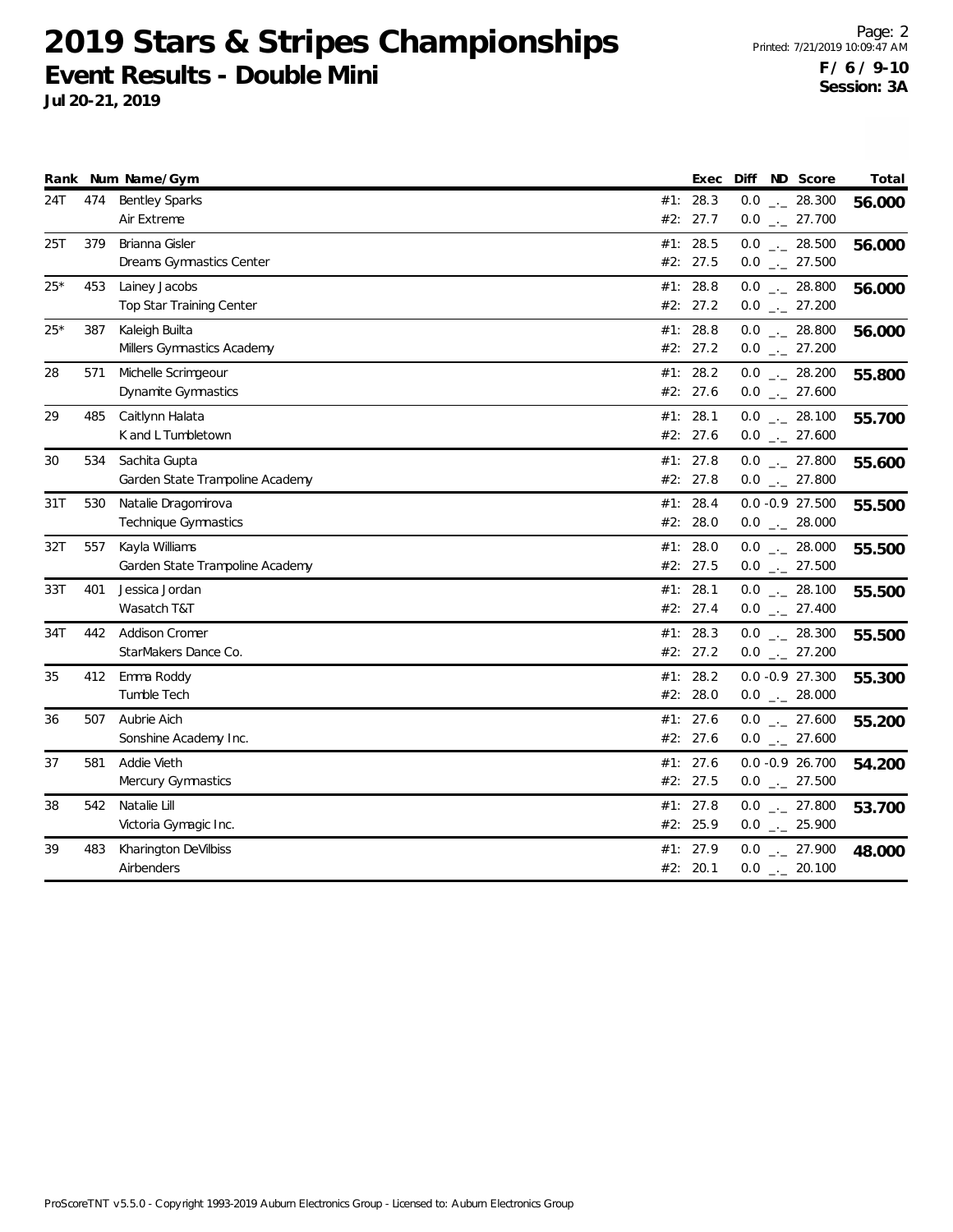|     |                             |                                                        |                                                                                                                      |  | Total                                                                                                                                                                                                                          |
|-----|-----------------------------|--------------------------------------------------------|----------------------------------------------------------------------------------------------------------------------|--|--------------------------------------------------------------------------------------------------------------------------------------------------------------------------------------------------------------------------------|
| 504 | Jakob Saldana               |                                                        |                                                                                                                      |  | 57.800                                                                                                                                                                                                                         |
|     | Air Extreme                 |                                                        |                                                                                                                      |  |                                                                                                                                                                                                                                |
| 550 | Knox Richie                 |                                                        |                                                                                                                      |  | 57.200                                                                                                                                                                                                                         |
|     | Cartwheels                  |                                                        |                                                                                                                      |  |                                                                                                                                                                                                                                |
| 425 | Ethan Rybolt                |                                                        |                                                                                                                      |  | 56.500                                                                                                                                                                                                                         |
|     | Legacy Elite Athletics      |                                                        |                                                                                                                      |  |                                                                                                                                                                                                                                |
| 390 |                             |                                                        |                                                                                                                      |  | 55.700                                                                                                                                                                                                                         |
|     | Ground Zero Gymnastics      |                                                        |                                                                                                                      |  |                                                                                                                                                                                                                                |
| 304 |                             |                                                        |                                                                                                                      |  | 54.100                                                                                                                                                                                                                         |
|     | Suncoast Gymnastics Academy |                                                        |                                                                                                                      |  |                                                                                                                                                                                                                                |
|     |                             | Rank Num Name/Gym<br>Ryder Chaffins<br>Chris McCaffery | #1: 29.3<br>#2: 28.5<br>#1: 29.0<br>#2: 28.2<br>#1: 28.3<br>#2: 28.2<br>#1: 29.0<br>#2: 27.6<br>#1: 27.7<br>#2: 27.3 |  | Exec Diff ND Score<br>$0.0$ _._ 29.300<br>$0.0$ _._ 28.500<br>$0.0$ _._ 29.000<br>$0.0$ _._ 28.200<br>$0.0$ _._ 28.300<br>$0.0$ _._ 28.200<br>$0.0$ _._ 29.000<br>$0.0 - 0.9$ 26.700<br>$0.0$ _._ 27.700<br>$0.0 - 0.9$ 26.400 |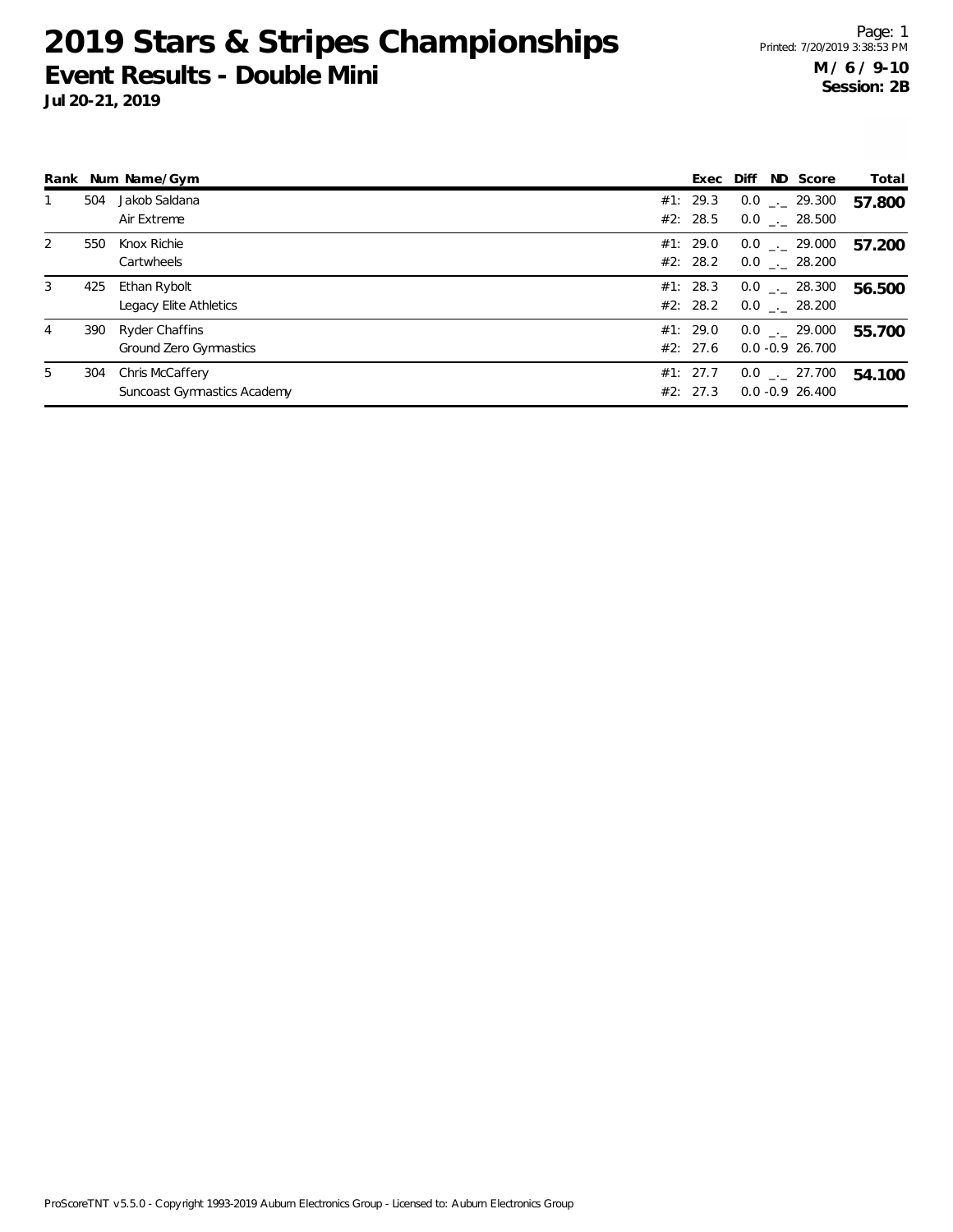**Jul 20-21, 2019**

|       |     | Rank Num Name/Gym                                                 | Exec                   | Diff ND Score                                  | Total  |
|-------|-----|-------------------------------------------------------------------|------------------------|------------------------------------------------|--------|
| 1T    | 494 | Jordyn Boyett<br>All American Gymnastics                          | #1: 28.7<br>#2: 29.2   | $0.0$ _ 28.700<br>$0.0$ $_{-}$ 29.200          | 57.900 |
| 2Τ    | 456 | Abigail Kramer<br>Longview Gymnastics/Faith Flip                  | #1: 29.5<br>#2: 28.4   | $0.0$ _ 29.500<br>$0.0$ _ 28.400               | 57.900 |
| 3     | 475 | Alexandra Stewart-Beavers<br>Merino Trampoline Gymnastics Academy | #1: 29.1<br>#2: 28.7   | $0.0$ $_{\leftarrow}$ 29.100<br>$0.0$ _ 28.700 | 57.800 |
| 4     | 466 | <b>Berkley Perry</b><br>Tumble Tech                               | #1: 29.0<br>#2: 28.7   | $0.0$ _ 29.000<br>$0.0$ _ 28.700               | 57.700 |
| 5T    | 508 | <b>Emily Garretson</b><br>Texas Champion Gymnastics               | #1: 28.8<br>#2: 28.8   | $0.0$ _ 28.800<br>$0.0$ _ 28.800               | 57.600 |
| 6Т    | 402 | Reagan Kelly<br>MGA Odessa                                        | #1: 28.9<br>#2: 28.7   | $0.0$ _ 28.900<br>$0.0$ _ 28.700               | 57.600 |
| 7     | 437 | Gracie Brewer<br>Texas Tumbleweeds                                | #1: 28.9<br>#2: 28.6   | $0.0$ _._ 28.900<br>$0.0$ _ 28.600             | 57.500 |
| 8T    | 450 | Carey Goodwin<br>Eagle Gymnastics Academy                         | #1: 28.8<br>#2: 28.5   | $0.0$ _ 28.800<br>$0.0$ _ 28.500               | 57.300 |
| 9Τ    | 457 | Rylee Luce<br><b>Carpenter Center Power Tumblers</b>              | #1: 28.9<br>#2: 28.4   | $0.0$ _ 28.900<br>$0.0$ _ 28.400               | 57.300 |
| $9*$  | 500 | Kylie Jolly<br>Air Extreme                                        | #1: 29.0<br>#2: 28.3   | $0.0$ _ 29.000<br>$0.0$ _ 28.300               | 57.300 |
| 9*    | 481 | Kate Yeager<br>Eagle Gymnastics Academy                           | #1: 29.0<br>#2: 28.3   | $0.0$ _ 29.000<br>$0.0$ _ 28.300               | 57.300 |
| 12T   | 549 | Delaney Phalen<br>Airborne Academy                                | #1: 28.4<br>#2: 28.7   | $0.0$ _ 28.400<br>$0.0$ _ 28.700               | 57.100 |
| 13T   | 445 | Ella Fellman<br>Eagle Gymnastics Academy                          | #1: 28.5<br>#2: 28.6   | $0.0$ _ 28.500<br>$0.0$ _ 28.600               | 57.100 |
| 14T   | 501 | Piper Morrison<br>Eagle Gymnastics Academy                        | #1: 28.8<br>#2: 28.2   | $0.0$ _ 28.800<br>$0.0$ _ 28.200               | 57.000 |
| 15T   | 486 | MeiLin Meyer<br><b>MJM Studios</b>                                | #1: 29.0<br>#2: 28.0   | $0.0$ _ 29.000<br>$0.0$ _ $-28.000$            | 57.000 |
| 16    | 569 | Gen Reichenstein<br>The Palaestra                                 | #1: 28.3<br>#2: 28.6   | $0.0$ _ 28.300<br>$0.0$ _ 28.600               | 56.900 |
| 17T   | 465 | Bella Perry<br>Miss Maria's Acrobat & Dance                       | #1: $28.6$<br>#2: 28.1 | $0.0$ _ 28.600<br>$0.0$ _ 28.100               | 56.700 |
| 18T   | 458 | Rylie Maguire<br>Miss Maria's Acrobat & Dance                     | #1: 28.9<br>#2: 27.8   | $0.0$ _ 28.900<br>$0.0$ _ 27.800               | 56.700 |
| 19    | 440 | Addison Clark<br>Airbenders                                       | #1: 28.0<br>#2: 28.6   | $0.0$ _ 28.000<br>$0.0$ _ 28.600               | 56.600 |
| 20T   | 414 | Malacia Thomas<br>Millers Gymnastics Academy                      | #1: 28.7<br>#2: 28.7   | $0.0 - 0.9 27.800$<br>$0.0$ _ 28.700           | 56.500 |
| $20*$ | 554 | Addyson Starnes<br><b>MJM Studios</b>                             | #1: $28.6$<br>#2: 27.9 | $0.0$ _ 28.600<br>$0.0$ _ 27.900               | 56.500 |
| $20*$ | 477 | Analiese Umphres<br>Manning Gymnastics Centerplex                 | #1: 28.6<br>#2: 27.9   | $0.0$ _ 28.600<br>$0.0$ _ 27.900               | 56.500 |
| 20*   | 436 | Elizabeth Ayers<br>Gymnast Factory                                | #1: 28.6<br>#2: 27.9   | $0.0$ _ 28.600<br>$0.0$ _ 27.900               | 56.500 |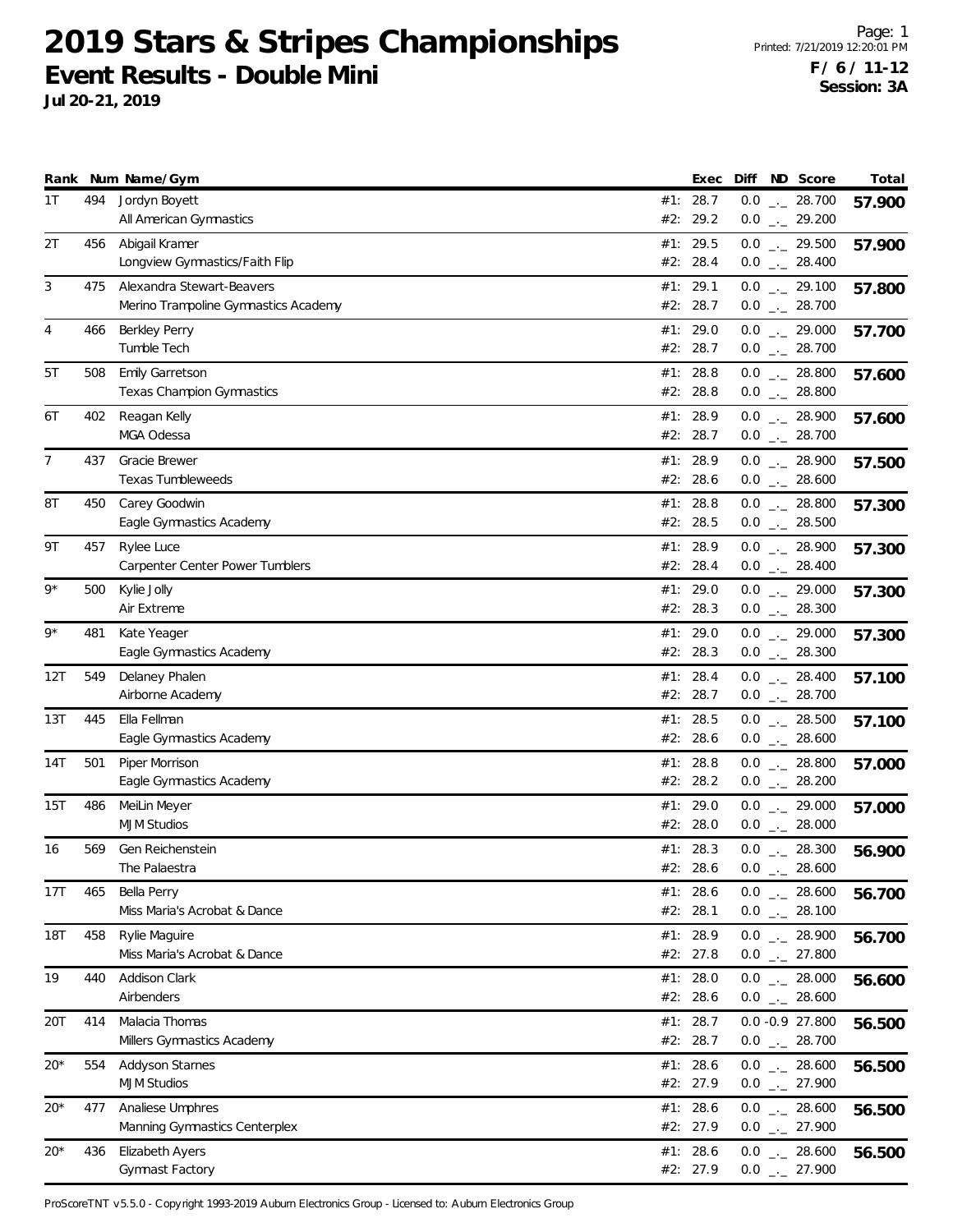**Jul 20-21, 2019**

|       |     | Rank Num Name/Gym                                   |     | Exec                   |         | Diff ND Score                         | Total  |
|-------|-----|-----------------------------------------------------|-----|------------------------|---------|---------------------------------------|--------|
| 24T   |     | 492 Skylar McCrory<br>Maverick All Star Tumblers    |     | #1: 28.7<br>#2: 27.8   |         | $0.0$ _ 28.700<br>$0.0$ _ 27.800      | 56.500 |
| 25T   | 568 | Jordyn Pope<br>Stars Gymnastics                     |     | #1: 28.8<br>#2: 27.7   |         | $0.0$ _ 28.800<br>$0.0$ $_{-}$ 27.700 | 56.500 |
| 26T   | 444 | Cati Dannelley<br>Clovis Gymnastics Academy         |     | #1: 28.7<br>#2: 28.6   |         | 0.0 -0.9 27.800<br>$0.0$ _ 28.600     | 56.400 |
| 27T   | 573 | Zheen Zheng<br>World Elite                          |     | #1: 28.8<br>#2: 28.5   |         | 0.0 -0.9 27.900<br>$0.0$ _ 28.500     | 56.400 |
| 28T   | 380 | Alaina Halata<br>K and L Tumbletown                 |     | #1: 28.2<br>#2: 28.2   |         | $0.0$ _ 28.200<br>$0.0$ _ 28.200      | 56.400 |
| 29T   | 449 | Jahni Gilliam<br>United Gymnastix                   |     | #1: 28.4<br>#2: 28.0   |         | $0.0$ _ 28.400<br>$0.0$ _ 28.000      | 56.400 |
| 30T   | 561 | Nikkie Brasco<br>Elite Trampoline Academy           |     | #1: 28.5<br>#2: 27.9   |         | $0.0$ _ 28.500<br>$0.0$ _ 27.900      | 56.400 |
| 31    | 576 | Sian Kellier<br>Park Avenue Gymnastics              |     | #1: 28.6<br>#2: 27.7   |         | $0.0$ _ 28.600<br>$0.0$ $_{-}$ 27.700 | 56.300 |
| 32T   | 545 | Naomi McGinnis<br>Dreams Gymnastics Center          |     | #1: 28.0<br>#2: 28.2   |         | $0.0$ _ 28.000<br>$0.0$ _ 28.200      | 56.200 |
| 33T   | 551 | Hannah Rodgers<br>Tumble Tech                       |     | #1: 28.1<br>#2: 28.1   |         | $0.0$ _._ 28.100<br>$0.0$ _ 28.100    | 56.200 |
| 34T   | 514 | Lexie Beasley<br><b>Integrity Athletics</b>         |     | #1: 28.3<br>#2: 27.9   |         | $0.0$ _ 28.300<br>$0.0$ $_{-}$ 27.900 | 56.200 |
| 35T   | 392 | Ally Cox<br><b>High Point Athletics</b>             |     | #1: 28.5<br>#2: 27.7   |         | $0.0$ _ 28.500<br>$0.0$ _ 27.700      | 56.200 |
| 36T   | 574 | Madeline Zink<br>Elite Trampoline Academy           |     | #1: 27.7<br>#2: 28.4   |         | $0.0$ $_{-}$ 27.700<br>$0.0$ _ 28.400 | 56.100 |
| 37T   | 420 | Kayli Zbranek<br>Victoria Gymagic Inc.              |     | #1: 28.4<br>#2: 27.7   |         | $0.0$ _ 28.400<br>$0.0$ _ 27.700      | 56.100 |
| 38    | 539 | Miley Jimenez<br>Air Extreme                        | #1: | 28.3<br>#2: 27.7       |         | $0.0$ _ 28.300<br>$0.0$ - 27.700      | 56.000 |
| $39*$ | 476 | Camilla Torres<br>Funtastic Gymnastics              |     | #1: 28.0<br>#2: 27.9   | $0.0$ . | $0.0$ _ 28.000<br>27.900              | 55.900 |
| $39*$ | 397 | Jalena Hall<br>FAST Sports Performance and Tumbling |     | #1: 28.0<br>#2: 27.9   |         | $0.0$ _ 28.000<br>$0.0$ _ 27.900      | 55.900 |
| $39*$ | 562 | Isabella Cadwell<br>DeVeau's School of Gymnastics   |     | #1: 28.2<br>#2: 27.7   |         | $0.0$ _ 28.200<br>$0.0$ _ 27.700      | 55.900 |
| $39*$ | 521 | Ellie Bridge<br>Eagle Gymnastics Academy            |     | #1: 28.2<br>#2: 27.7   |         | $0.0$ _ 28.200<br>$0.0$ _ 27.700      | 55.900 |
| 43    | 546 | Stella Merle<br>Southlake Gymnastics Academy        |     | #1: 29.1<br>#2: 26.7   |         | $0.0$ - 29.100<br>$0.0$ _ 26.700      | 55.800 |
| 44    | 409 | <b>Tatum Rawski</b><br>M and M Gymnastics           |     | #1: $27.8$<br>#2: 27.7 |         | $0.0$ _ 27.800<br>$0.0$ _ 27.700      | 55.500 |
| 45    | 565 | Jacqueline Fretta<br>Elite Trampoline Academy       |     | #1: 28.1<br>#2: 28.1   |         | $0.0 -0.9 27.200$<br>$0.0$ _ 28.100   | 55.300 |
| 46    | 469 | Grace Rodriguez<br><b>Texas Twisters</b>            |     | #1: 28.2<br>#2: 27.9   |         | $0.0$ _ 28.200<br>$0.0 -0.927.000$    | 55.200 |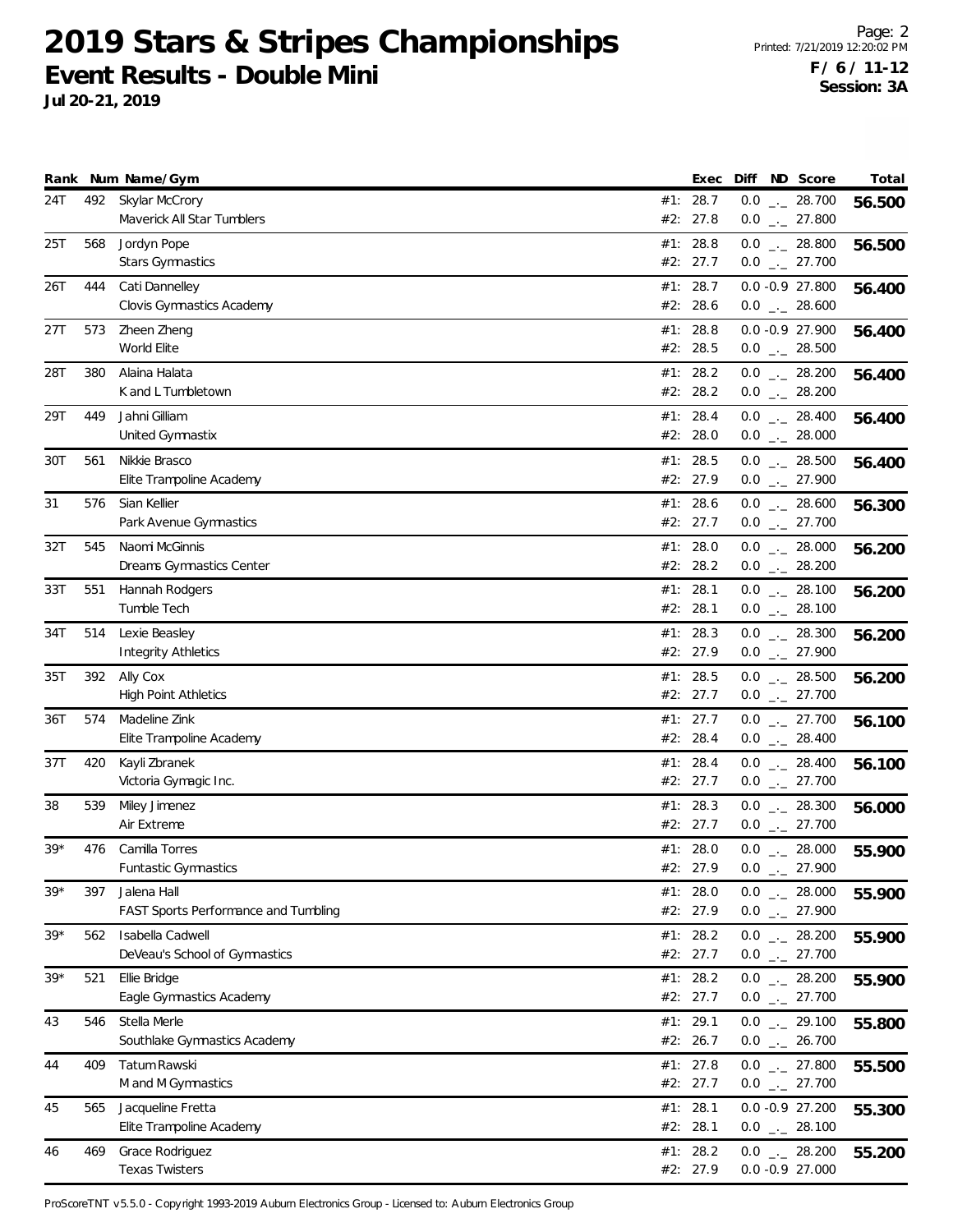|     |     | Rank Num Name/Gym                                         |     | Exec                 | ND Score<br>Diff                       | Total  |
|-----|-----|-----------------------------------------------------------|-----|----------------------|----------------------------------------|--------|
| 47T | 524 | Layla Calderon<br>Southlake Gymnastics Academy            |     | #1: 27.9<br>#2: 28.1 | $0.0$ _ 27.900<br>$0.0 - 0.9 27.200$   | 55.100 |
| 48T | 529 | <b>Riley Dougherty</b><br>KMC Dance and Gymnastics Center |     | #1: 27.3<br>#2: 27.8 | $0.0$ _ 27.300<br>$0.0$ _._ 27.800     | 55.100 |
| 49T | 556 | Sophia Van Praagh<br>Silver Stars Gymnastics              |     | #1: 27.6<br>#2: 27.5 | $0.0$ _ 27.600<br>$0.0$ _ 27.500       | 55.100 |
| 50T | 467 | Sanorah Ponger-Cruz<br>Extreme Cheer and Tumble           |     | #1: 28.8<br>#2: 27.2 | $0.0$ _ 28.800<br>$0.0 - 0.9 26.300$   | 55.100 |
| 51  | 505 | Savannah Togtman<br>Midwest Training                      |     | #1: 27.9<br>#2: 27.1 | $0.0$ _ 27.900<br>$0.0$ _ 27.100       | 55.000 |
| 52T | 417 | Mia Viloria<br>Funtastic Gymnastics                       |     | #1: 28.4<br>#2: 27.4 | $0.0 -0.9 27.500$<br>$0.0$ _ 27.400    | 54.900 |
| 53T | 479 | Yeley Ware-Muehlberger<br>Miss Maria's Acrobat & Dance    |     | #1: 28.1<br>#2: 27.1 | $0.0$ _ 28.100<br>$0.0 - 0.3 26.800$   | 54.900 |
| 54T | 518 | Alexis Parker<br>Carpenter Center Power Tumblers          |     | #1: 27.5<br>#2: 27.3 | $0.0$ _ 27.500<br>$0.0$ _ 27.300       | 54.800 |
| 55T | 448 | Jaeda Garrison<br>United Gymnastix                        |     | #1: 28.3<br>#2: 26.8 | $0.0$ _ 28.300<br>$0.0 - 0.3 26.500$   | 54.800 |
| 56  | 439 | Addy Carnesecca<br><b>Texas Tumbleweeds</b>               |     | #1: 28.2<br>#2: 27.3 | $0.0 - 0.9 27.300$<br>$0.0$ _ 27.300   | 54.600 |
| 57  | 564 | Allison Dieringer<br>K and L Tumbletown                   |     | #1: 27.7<br>#2: 27.6 | $0.0$ _._ 27.700<br>$0.0 - 0.9 26.700$ | 54.400 |
| 58  | 405 | Paige Newland<br>Skywalkers                               |     | #1: 28.6<br>#2: 19.9 | $0.0$ _ 28.600<br>$0.0$ _ $-$ 19.900   | 48.500 |
| 59  | 398 | Ella Hanft<br>Eagle Gymnastics Academy                    |     | #1: 28.2<br>#2: 19.8 | $0.0$ _ 28.200<br>$0.0$ _ $-$ 19.800   | 48.000 |
| 60  | 563 | Jadyn Calvanese<br>Elite Trampoline Academy               |     | #1: 28.2<br>#2: 28.3 | $0.0$ _ 28.200<br>$0.0 -9.0 19.300$    | 47.500 |
| 61  | 426 | <b>Tyler Allen</b><br>Waxahachie Gymnastics Center        | #2: | #1: 28.4<br>0.0      | $0.0$ _ 28.400<br>$0.0$ _ 0.000        | 28.400 |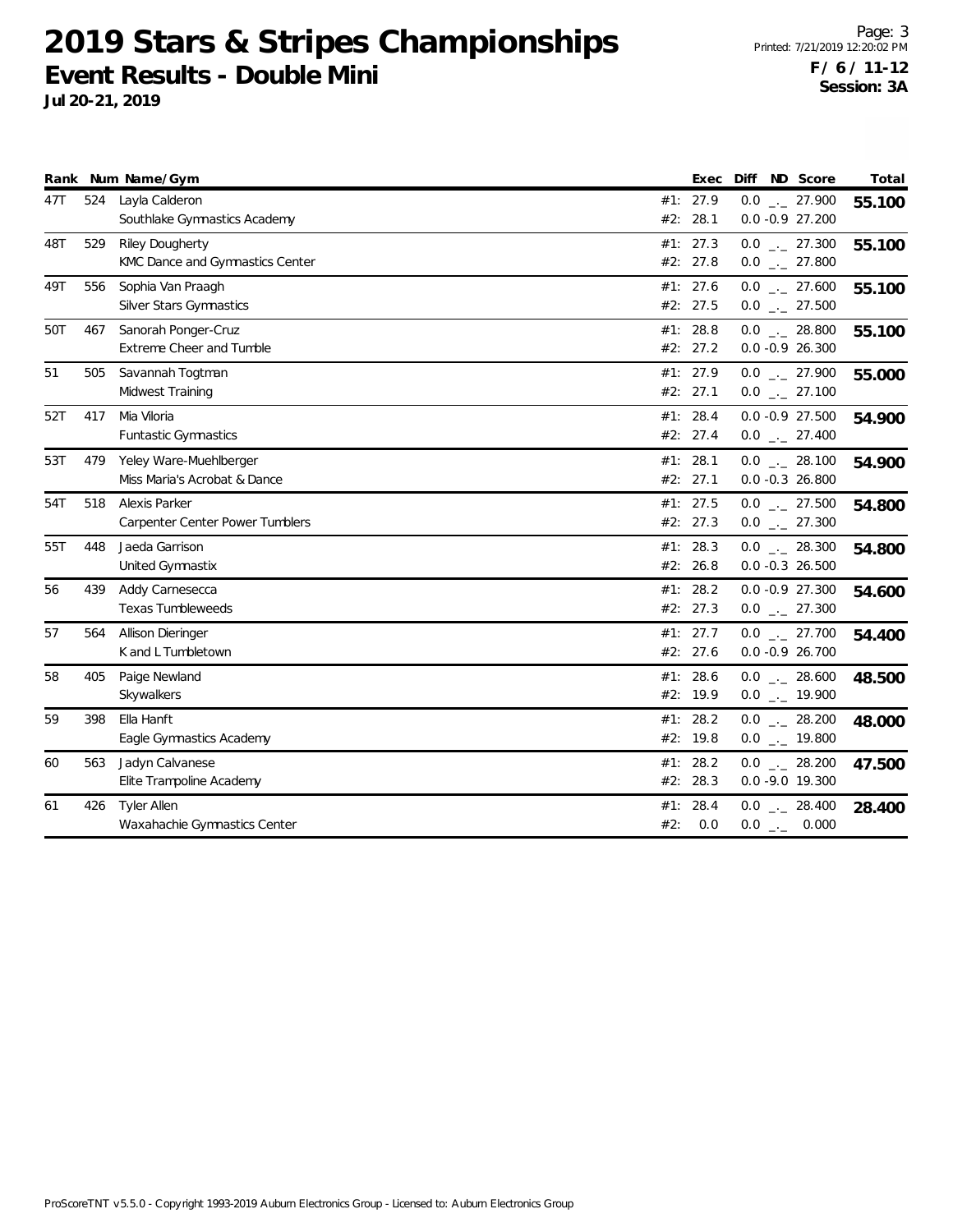|                |     | Rank Num Name/Gym                                    |            | Exec             | Diff       | ND Score                                 | Total  |
|----------------|-----|------------------------------------------------------|------------|------------------|------------|------------------------------------------|--------|
| 1              | 548 | Cannon Oaks<br>Clovis Gymnastics Academy             | #1:<br>#2: | 29.2<br>28.7     | 0.0<br>0.0 | 0.0 29.200<br>0.0 28.700                 | 57.900 |
| $\overline{2}$ | 533 | Asher Franco<br>Tumble Tech                          | #1:<br>#2: | 29.1<br>28.5     |            | $0.0$ $0.0$ 29.100<br>$0.0$ $0.0$ 28.500 | 57.600 |
| 3              | 423 | Jake Magilke<br>Houston Gymnastics Center of the JCC | #1:<br>#2: | 29.3<br>28.1     |            | $0.0$ _._ 29.300<br>$0.0$ $0.0$ 28.100   | 57.400 |
| 4              | 399 | <b>Trevor Haskins</b><br>Ground Zero Gymnastics      | #1:<br>#2: | 29.0<br>28.1     |            | 0.0 0.0 29.000<br>$0.0$ $0.0$ 28.100     | 57.100 |
| 5              | 567 | Thomas Kissinger<br>Clovis Gymnastics Academy        | #1:<br>#2: | 28.7<br>28.3     | 0.0        | 0.0 28.700<br>$0.0$ $0.0$ 28.300         | 57.000 |
| 6T             | 517 | Evan Moore<br>Dreams Gymnastics Center               | #2:        | #1: 28.7<br>28.0 |            | $0.0$ $0.0$ 28.700<br>$0.0$ $0.0$ 28.000 | 56.700 |
| 7T             | 385 | Ethan Boaz<br>Airbenders                             | #1:        | 28.9<br>#2: 27.8 |            | $0.0$ $0.0$ 28.900<br>0.0 0.0 27.800     | 56.700 |
| 8              | 418 | Maddox Williams<br>All American Gymnastics           | #1:<br>#2: | 28.8<br>28.7     |            | $0.0 - 0.9 27.900$<br>$0.0$ $0.0$ 28.700 | 56.600 |
| 9              | 579 | Alex Lucas<br>Mercury Gymnastics                     | #1:<br>#2: | 28.8<br>27.6     |            | $0.0$ $0.0$ 28.800<br>$0.0$ $0.0$ 27.600 | 56.400 |
| 10T            | 558 | Aidan Wittenberg<br>Infinite Bounds                  | #1:        | 28.2<br>#2: 27.9 |            | $0.0$ $0.0$ 28.200<br>0.0 0.0 27.900     | 56.100 |
| 11T            | 538 | Nash Jensen<br>Above The Bar Athletics               | #1:<br>#2: | 28.5<br>27.6     |            | $0.0$ $0.0$ 28.500<br>$0.0$ $0.0$ 27.600 | 56.100 |
| 12T            | 553 | Karson Shrum<br>Flip-Tops (Kewanee YMCA)             | #1:        | 27.7<br>#2: 28.0 |            | 0.0 0.0 27.700<br>$0.0$ $0.0$ 28.000     | 55.700 |
| 13T            | 525 | Jax DeFazio<br>Dynamite Academy of Gymnastics        | #1:<br>#2: | 28.4<br>27.3     | 0.0        | $0.0$ $0.0$ 28.400<br>0.0 27.300         | 55.700 |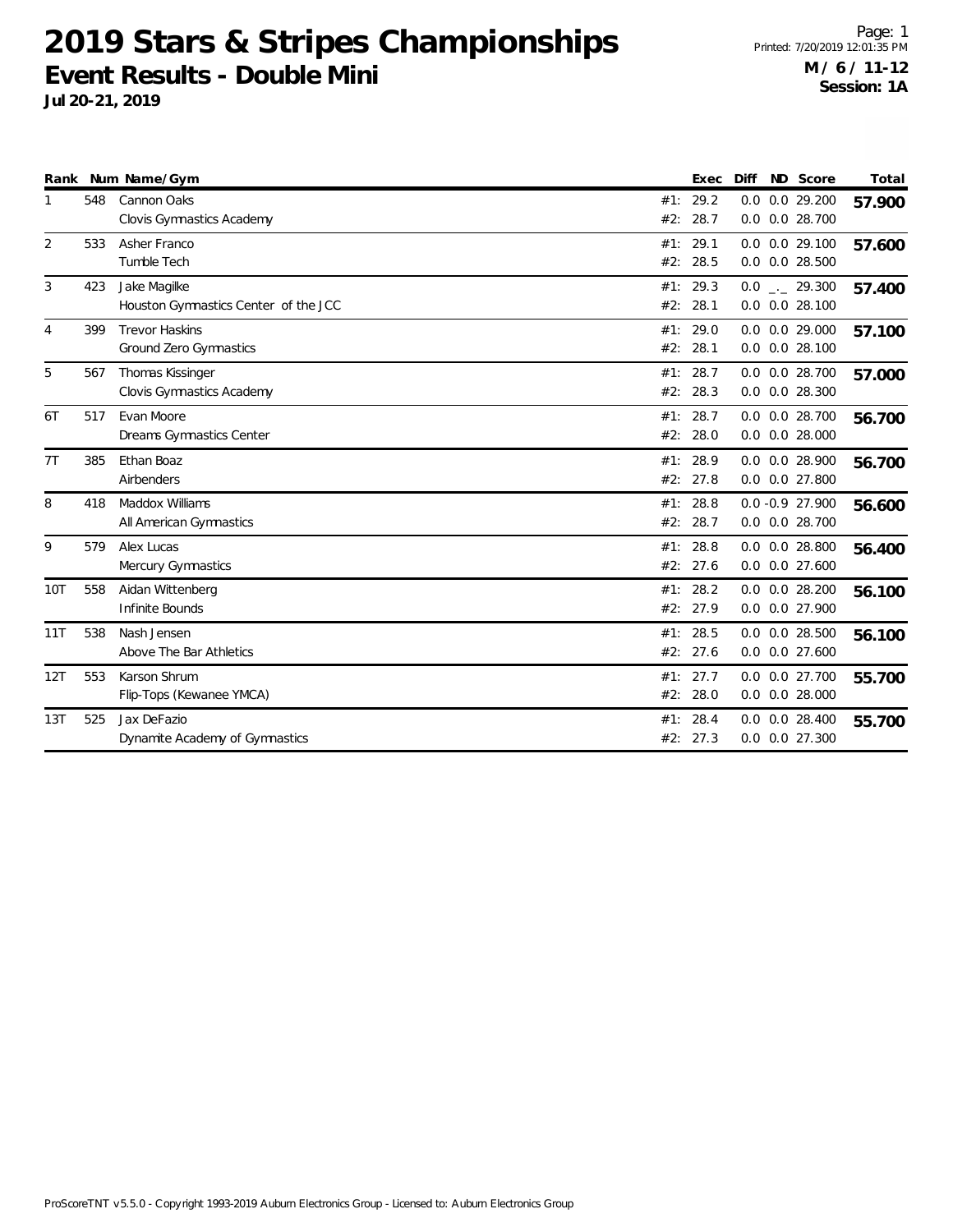**Jul 20-21, 2019**

|                |     | Rank Num Name/Gym                                         |            | Exec                 | Diff | ND Score                                 | Total  |
|----------------|-----|-----------------------------------------------------------|------------|----------------------|------|------------------------------------------|--------|
| 1              | 454 | Katelyn Johnson<br>Above The Bar Athletics                | #2:        | #1: 29.2<br>28.8     |      | 0.0 0.0 29.200<br>$0.0$ $0.0$ 28.800     | 58.000 |
| $\overline{2}$ | 461 | Mary Mestas<br>Millers Gymnastics Academy                 | #2:        | #1: 29.3<br>28.5     |      | 0.0 0.0 29.300<br>0.0 0.0 28.500         | 57.800 |
| 3              | 473 | Lauren Snook<br>Above The Bar Athletics                   | #1:        | 29.2<br>#2: 28.5     |      | 0.0 0.0 29.200<br>$0.0$ $0.0$ 28.500     | 57.700 |
| 4T             | 389 | Leila Chadraoui<br>Gymnast Factory                        | #1:<br>#2: | 28.6<br>28.8         |      | $0.0$ $0.0$ 28.600<br>$0.0$ $0.0$ 28.800 | 57.400 |
| 5T             | 484 | Diana Flechsig<br>Above The Bar Athletics                 |            | #1: 28.9<br>#2: 28.5 |      | 0.0 0.0 28.900<br>0.0 0.0 28.500         | 57.400 |
| 6Т             | 460 | Ariel McLaurin<br>United Gymnastix                        | #1:<br>#2: | 28.6<br>28.5         |      | $0.0$ $0.0$ 28.600<br>$0.0$ $0.0$ 28.500 | 57.100 |
| $6*$           | 478 | Quinn Vaughn<br>World Elite Gymnastics Ontario            | #1:<br>#2: | 29.0<br>28.1         |      | $0.0$ $0.0$ 29.000<br>$0.0$ $0.0$ 28.100 | 57.100 |
| $6*$           | 416 | Skye Urech<br>Flip Factory Trampoline and Tumbling        | #1:        | 29.0<br>#2: 28.1     |      | $0.0$ $0.0$ 29.000<br>$0.0$ $0.0$ 28.100 | 57.100 |
| 9Τ             | 470 | Ella Rose<br>Technique Gymnastics                         | #1:<br>#2: | 28.7<br>28.3         |      | 0.0 0.0 28.700<br>0.0 0.0 28.300         | 57.000 |
| 10T            | 383 | Maya Anderson<br>Midwest Elite Academy                    | #1:<br>#2: | 29.0<br>28.0         |      | 0.0 0.0 29.000<br>$0.0$ $0.0$ 28.000     | 57.000 |
| 11T            | 506 | Nayellys Torres<br>Funtastic Gymnastics                   | #1:<br>#2: | 28.2<br>28.6         |      | $0.0$ $0.0$ 28.200<br>$0.0$ $0.0$ 28.600 | 56.800 |
| 12T            | 522 | Alexa Brockett<br>Apex Tumbling and Cheer                 | #1:        | 28.6<br>#2: 28.2     |      | $0.0$ $0.0$ 28.600<br>$0.0$ $0.0$ 28.200 | 56.800 |
| 13T            | 566 | Bree Itzo<br>Bayside Sports Academy                       | #2:        | #1: 28.8<br>28.0     |      | $0.0$ $0.0$ 28.800<br>$0.0$ $0.0$ 28.000 | 56.800 |
| 14T            | 503 | Kaitlyn Riley<br><b>TexStar Athletics</b>                 | #1:        | 29.0<br>#2: 28.6     |      | $0.0 - 0.9 28.100$<br>$0.0$ $0.0$ 28.600 | 56.700 |
| 15T            | 404 | Eva Mendiola<br>Flip Factory Trampoline and Tumbling      | #1:<br>#2: | 28.3<br>28.4         |      | $0.0$ $0.0$ 28.300<br>$0.0$ $0.0$ 28.400 | 56.700 |
| 16T            | 427 | Samantha Becker<br>Eagle's Wings Athletics-Prosper        |            | #1: 28.5<br>#2: 28.2 |      | $0.0$ $0.0$ 28.500<br>$0.0$ $0.0$ 28.200 | 56.700 |
| 17T            | 395 | Annika Ferman<br>Metropolitan Elite Gymnastics & Athletic |            | #1: 28.8<br>#2: 27.9 |      | $0.0$ $0.0$ 28.800<br>0.0 0.0 27.900     | 56.700 |
| 18             | 447 | Xan Garner<br>All American Gymnastics                     |            | #1: 28.5<br>#2: 28.1 |      | 0.0 0.0 28.500<br>$0.0$ $0.0$ 28.100     | 56.600 |
| 19             | 482 | Novalee Dakus<br>West Texas Trampoline & Tumbling Explosi |            | #1: 28.4<br>#2: 28.1 |      | $0.0$ $0.0$ 28.400<br>$0.0$ $0.0$ 28.100 | 56.500 |
| 20             | 386 | Phoenix Britt<br>Wendy Hilliard Gymnastics Foundation     |            | #1: 28.2<br>#2: 28.1 |      | 0.0 0.0 28.200<br>$0.0$ $0.0$ 28.100     | 56.300 |
| 21             | 515 | Ciana Evans<br>Top City Athletics                         |            | #1: 29.0<br>#2: 27.1 |      | 0.0 0.0 29.000<br>0.0 0.0 27.100         | 56.100 |
| 22T            | 459 | Ashley Martin<br>High Uinta Gymnastics                    |            | #1: 28.2<br>#2: 27.6 |      | 0.0 0.0 28.200<br>0.0 0.0 27.600         | 55.800 |
| 23T            | 384 | Elle Bishop<br>Waxahachie Gymnastics Center               |            | #1: 28.5<br>#2: 27.3 |      | 0.0 0.0 28.500<br>0.0 0.0 27.300         | 55.800 |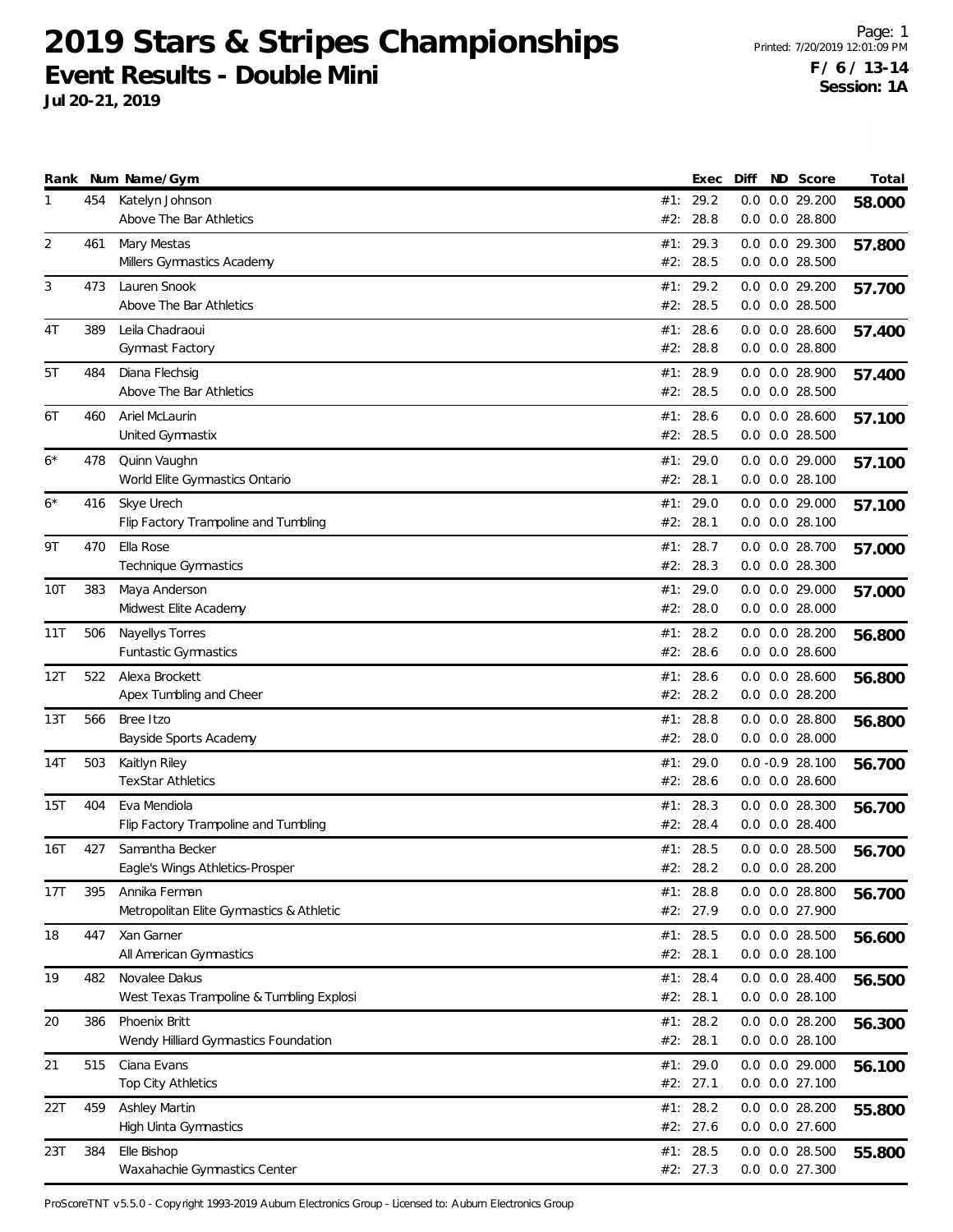| Rank |     | Num Name/Gym                                   |     | Exec             | Diff | ND Score                                   | Total  |
|------|-----|------------------------------------------------|-----|------------------|------|--------------------------------------------|--------|
| 24T  | 382 | Sara Westfall                                  |     | #1: 28.7         |      | 0.0 0.0 28.700                             | 55.700 |
|      |     | MGA Odessa                                     |     | #2: 27.9         |      | $0.0 - 0.9 27.000$                         |        |
| 25T  | 432 | Mabel Murphy                                   | #1: | 27.9             |      | 0.0 0.0 27.900                             | 55.700 |
|      |     | DeVeau's School of Gymnastics                  |     | #2: 27.8         |      | 0.0 0.0 27.800                             |        |
| 26T  | 464 | Kaitlyn Pearson                                |     | #1: 28.1         |      | $0.0$ $0.0$ 28.100                         | 55.700 |
|      |     | United Gymnastix                               |     | #2: 27.6         |      | $0.0$ $0.0$ 27.600                         |        |
| 27   | 528 | Sophie Diaz                                    |     | #1: 28.5         |      | $0.0 - 1.2$ 27.300                         | 55.600 |
|      |     | Technique Gymnastics                           |     | #2: 28.3         |      | $0.0$ $0.0$ 28.300                         |        |
| 28T  | 431 | Veronica Matthies                              | #1: | 28.4             |      | $0.0$ $0.0$ 28.400                         | 55.500 |
|      |     | United Sports Academy                          | #2: | 28.0             |      | $0.0 - 0.9 27.100$                         |        |
| 29T  | 547 | <b>Isabel Millard</b>                          | #1: | 28.1             |      | $0.0$ $0.0$ 28.100                         | 55.500 |
|      |     | <b>Gymnast Factory</b>                         |     | #2: 27.4         |      | $0.0$ $0.0$ 27.400                         |        |
| 30T  | 543 | Allison Lovett                                 | #1: | 28.5             |      | $0.0$ $0.0$ 28.500                         |        |
|      |     | Ground Zero Gymnastics                         |     | #2: 27.3         |      | $0.0 - 0.3 27.000$                         | 55.500 |
|      | 527 | Dillan DeLeon                                  |     | #1: 29.0         |      | 0.0 0.0 29.000                             |        |
| 31T  |     | Funtastic Gymnastics                           | #2: | 26.8             |      | $0.0 - 0.3 26.500$                         | 55.500 |
|      |     |                                                |     |                  |      |                                            |        |
| 32T  | 540 | Addison Kirk<br>Millers Gymnastics Academy     | #1: | 28.3<br>#2: 27.1 |      | $0.0$ $0.0$ 28.300<br>$0.0$ $0.0$ $27.100$ | 55.400 |
|      |     |                                                |     |                  |      |                                            |        |
| 33T  | 391 | Kylee Chambers<br>Waxahachie Gymnastics Center | #1: | 28.4<br>#2: 27.0 |      | $0.0$ $0.0$ 28.400<br>$0.0$ $0.0$ 27.000   | 55.400 |
|      |     |                                                |     |                  |      |                                            |        |
| 34T  | 531 | Ines Figueroa<br>Gymnastics Du Sol             | #1: | 28.5<br>#2: 26.9 |      | $0.0$ $0.0$ 28.500<br>0.0 0.0 26.900       | 55.400 |
|      |     |                                                |     |                  |      |                                            |        |
| 35   | 434 | Anna Waskow                                    |     | #1: 27.9         |      | 0.0 0.0 27.900                             | 55.100 |
|      |     | Bull Run Academy of Gymnastics                 |     | #2: 27.2         |      | $0.0$ $0.0$ $27.200$                       |        |
| 36   | 430 | Harmony Wertz                                  | #1: | 27.9             |      | $0.0$ $0.0$ 27.900                         | 54.800 |
|      |     | <b>Island Flyers</b>                           | #2: | 26.9             |      | $0.0$ $0.0$ 26.900                         |        |
| 37   | 536 | Teyla Huff                                     |     | #1: 27.4         |      | $0.0$ $0.0$ 27.400                         | 54.600 |
|      |     | Carpenter Center Power Tumblers                |     | #2: 27.2         |      | $0.0$ $0.0$ $27.200$                       |        |
| 38   | 512 | Ashlynne Richens-Huffaker                      | #1: | 28.2             |      | $0.0 - 0.9 27.300$                         | 54.400 |
|      |     | All American Tumbling and Dance                |     | #2: 27.1         |      | $0.0$ $0.0$ 27.100                         |        |
| 39   | 519 | Alissa Shen                                    |     | #1: 27.7         |      | $0.0 - 0.9 26.800$                         | 53.800 |
|      |     | Tumble Tech                                    |     | #2: 27.0         |      | $0.0$ $0.0$ 27.000                         |        |
| 40   | 559 | Sera Wong                                      |     | #1: 28.1         |      | $0.0$ $0.0$ 28.100                         | 52.500 |
|      |     | Jersey Jets Gymnastics                         |     | #2: 24.4         |      | 0.0 0.0 24.400                             |        |
| 41   | 535 | Caroline Horner                                |     | #1: 29.1         |      | 0.0 0.0 29.100                             | 49.000 |
|      |     | Chesapeake Gymnastics                          |     | #2: 19.9         |      | 0.0 0.0 19.900                             |        |
| 42   | 578 | Caroline Kuebler                               |     | #1: 29.0         |      | 0.0 0.0 29.000                             | 48.900 |
|      |     | 3T1                                            |     | #2: 19.9         |      | 0.0 0.0 19.900                             |        |
| 43   | 396 | Lorelei Garza                                  |     | #1: 29.1         |      | $0.0$ $0.0$ 29.100                         | 29.100 |
|      |     | Manning Gymnastics Centerplex                  | #2: | 0.0              |      | $0.0$ $_{\leftarrow -}$ 0.000              |        |
| 44   | 441 | <b>Blair Clark</b>                             |     | #1: 28.5         |      | $0.0$ $0.0$ 28.500                         | 28.500 |
|      |     | Texas Tumblers Gymnastics                      | #2: | 0.0              |      | $0.0$ _ 0.000                              |        |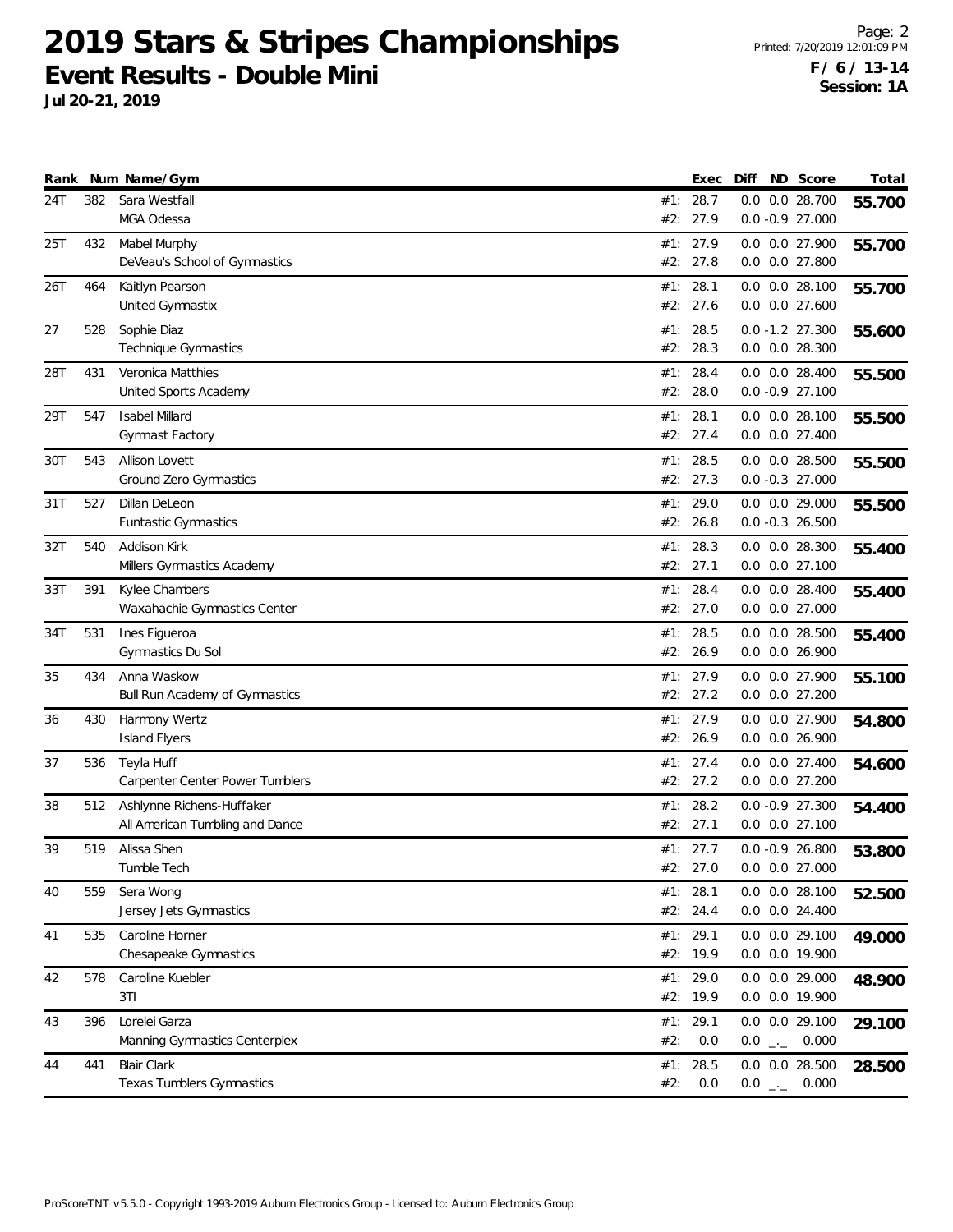|                |     | Rank Num Name/Gym                                    | Exec                 | Diff | ND Score                               | Total  |
|----------------|-----|------------------------------------------------------|----------------------|------|----------------------------------------|--------|
| $\mathbf{1}$   | 400 | Brayden Hukill<br>Win Kids                           | #1: 28.5<br>#2: 28.5 |      | $0.0$ _._ 28.500<br>$0.0$ _ $-$ 28.500 | 57.000 |
| $\overline{2}$ | 575 | <b>Trey Andrews</b><br>DeVeau's School of Gymnastics | #1: 29.2<br>#2: 27.3 |      | $0.0$ _._ 29.200<br>$0.0$ _._ 27.300   | 56.500 |
| 3              | 403 | Austin Klumpp<br>Top City Athletics                  | #1: 27.9<br>#2: 28.4 |      | $0.0$ _._ 27.900<br>$0.0$ _._ 28.400   | 56.300 |
| $\overline{4}$ | 480 | Noah Wittenberg<br>Infinite Bounds                   | #1: 28.8<br>#2: 28.1 |      | $0.0$ _._ 28.800<br>$0.0 - 0.9$ 27.200 | 56.000 |
| 5              | 411 | Chase Roberts<br>Airbenders                          | #1: 27.7<br>#2: 27.6 |      | $0.0$ _._ 27.700<br>$0.0$ . 27.600     | 55.300 |
| 6              | 516 | Jonathan Jones<br>Mercury Gymnastics                 | #1: 28.1<br>#2: 28.1 |      | $0.0 -0.9$ 27.200<br>$0.0 -0.9$ 27.200 | 54.400 |
| 7              | 490 | Alex Hager<br>Flip-Tops (Kewanee YMCA)               | #1: 27.1<br>#2: 26.9 |      | $0.0$ _._ 27.100<br>$0.0$ _._ 26.900   | 54.000 |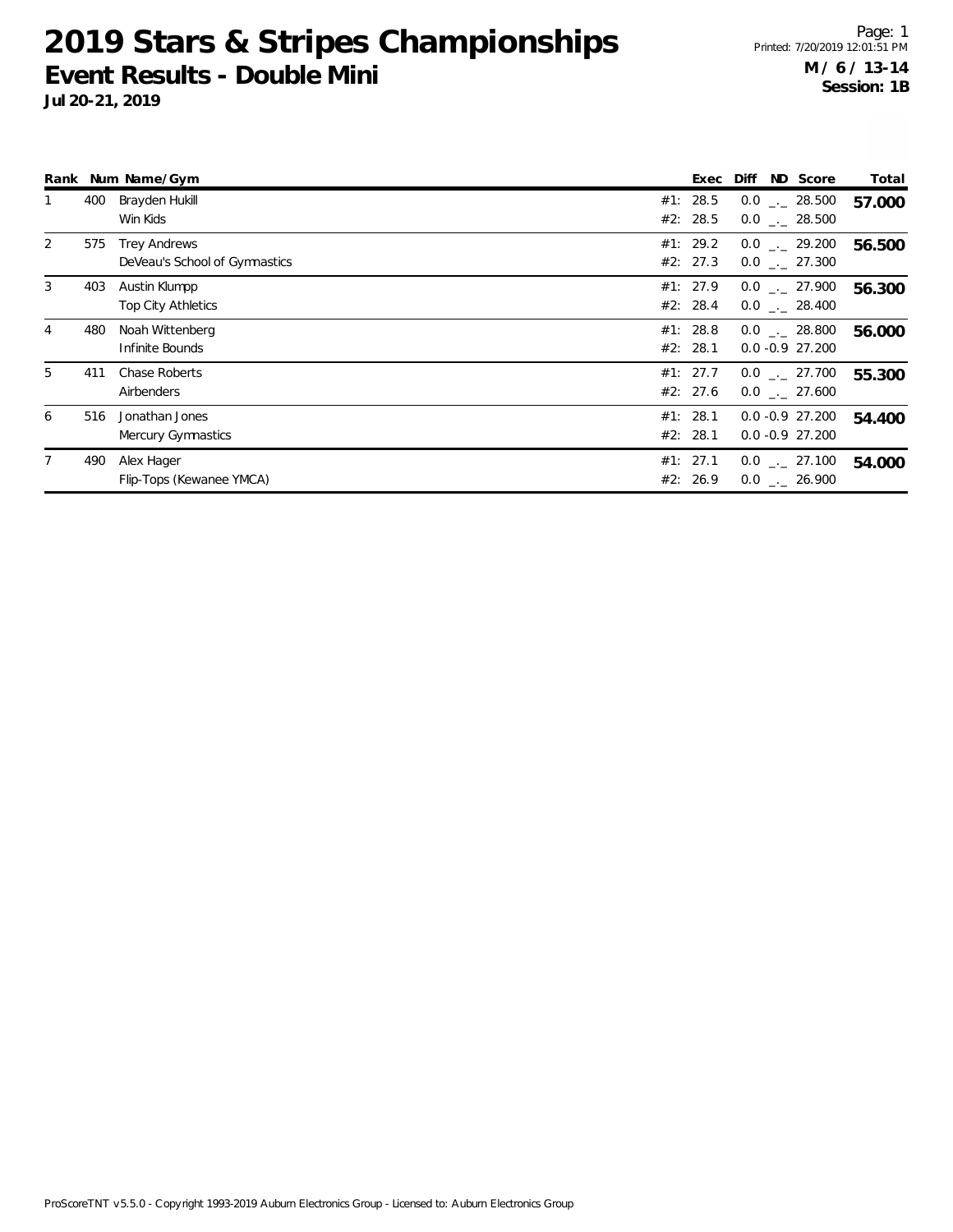|                |     | Rank Num Name/Gym                                       |            | Exec                 | Diff | ND Score                                   | Total  |
|----------------|-----|---------------------------------------------------------|------------|----------------------|------|--------------------------------------------|--------|
| 1              | 497 | Celine DuPont<br><b>TexStar Athletics</b>               | #2:        | #1: 28.8<br>28.9     | 0.0  | $0.0$ 28.800<br>0.0 0.0 28.900             | 57.700 |
| 2              | 520 | Miranda Adams<br>Apex Tumbling and Cheer                | #2:        | #1: 29.3<br>28.3     |      | $0.0$ $0.0$ 29.300<br>$0.0$ $0.0$ 28.300   | 57.600 |
| 3              | 526 | Sky Defazio<br>Dynamite Academy of Gymnastics           | #1:<br>#2: | 28.7<br>28.0         |      | $0.0$ $0.0$ 28.700<br>$0.0$ $0.0$ 28.000   | 56.700 |
| 4              | 511 | Dallas Avery<br><b>Cutting Edge Athletics</b>           | #1:<br>#2: | 28.6<br>28.0         |      | $0.0$ $0.0$ 28.600<br>$0.0$ $0.0$ 28.000   | 56.600 |
| 5T             | 509 | Samantha Servin<br>Houston Gymnastics Center of the JCC | #1:<br>#2: | 28.4<br>28.1         |      | $0.0$ $0.0$ 28.400<br>$0.0$ $0.0$ 28.100   | 56.500 |
| 6T             | 498 | Andrea Estela<br>Above The Bar Athletics                | #1:        | 28.9<br>#2: 27.6     |      | 0.0 0.0 28.900<br>$0.0$ $0.0$ 27.600       | 56.500 |
| $\overline{7}$ | 394 | <b>Tiffany Dorland</b><br>Funtastic Gymnastics          | #2:        | #1: 27.8<br>28.4     |      | $0.0$ $0.0$ 27.800<br>$0.0$ $0.0$ 28.400   | 56.200 |
| 8              | 429 | Catrina Ocanas<br><b>Island Flyers</b>                  | #1:<br>#2: | 28.0<br>28.0         |      | $0.0$ $0.0$ 28.000<br>$0.0$ $0.0$ 28.000   | 56.000 |
| 9              | 407 | Nora Paulson<br>FreeState Gymnastics                    | #1:        | 28.6<br>#2: 28.2     |      | $0.0 - 0.9 27.700$<br>$0.0$ $0.0$ 28.200   | 55.900 |
| 10             | 472 | <b>Blakelee Sladek</b><br><b>Texas Tumbleweeds</b>      | #1:<br>#2: | 28.2<br>27.6         |      | $0.0$ $0.0$ 28.200<br>$0.0$ $0.0$ 27.600   | 55.800 |
| 11             | 446 | Chloe Fritsche<br>Basels All Star Gymnastics and Cheer  | #1:        | 28.4<br>#2: 27.9     |      | $0.0$ $0.0$ 28.400<br>$0.0 - 0.9 27.000$   | 55.400 |
| 12             | 433 | Aria Nevarr<br>Bull Run Academy of Gymnastics           | #1:<br>#2: | 28.1<br>27.2         |      | $0.0$ $0.0$ 28.100<br>$0.0$ $0.0$ $27.200$ | 55.300 |
| 13             | 577 | Anna Koretsky<br>FreeState Gymnastics                   | #1:        | 27.9<br>#2: 27.3     |      | 0.0 0.0 27.900<br>$0.0$ $0.0$ 27.300       | 55.200 |
| 14             | 381 | Saniya Wells<br>Technique Gymnastics                    |            | #1: 27.9<br>#2: 27.3 |      | 0.0 0.0 27.900<br>$0.0 - 0.3 27.000$       | 54.900 |
| 15             | 499 | Jessica Flaming<br>All American Gymnastics              | #1:        | 28.2<br>#2: 27.5     |      | $0.0 - 0.9 27.300$<br>$0.0$ $0.0$ 27.500   | 54.800 |